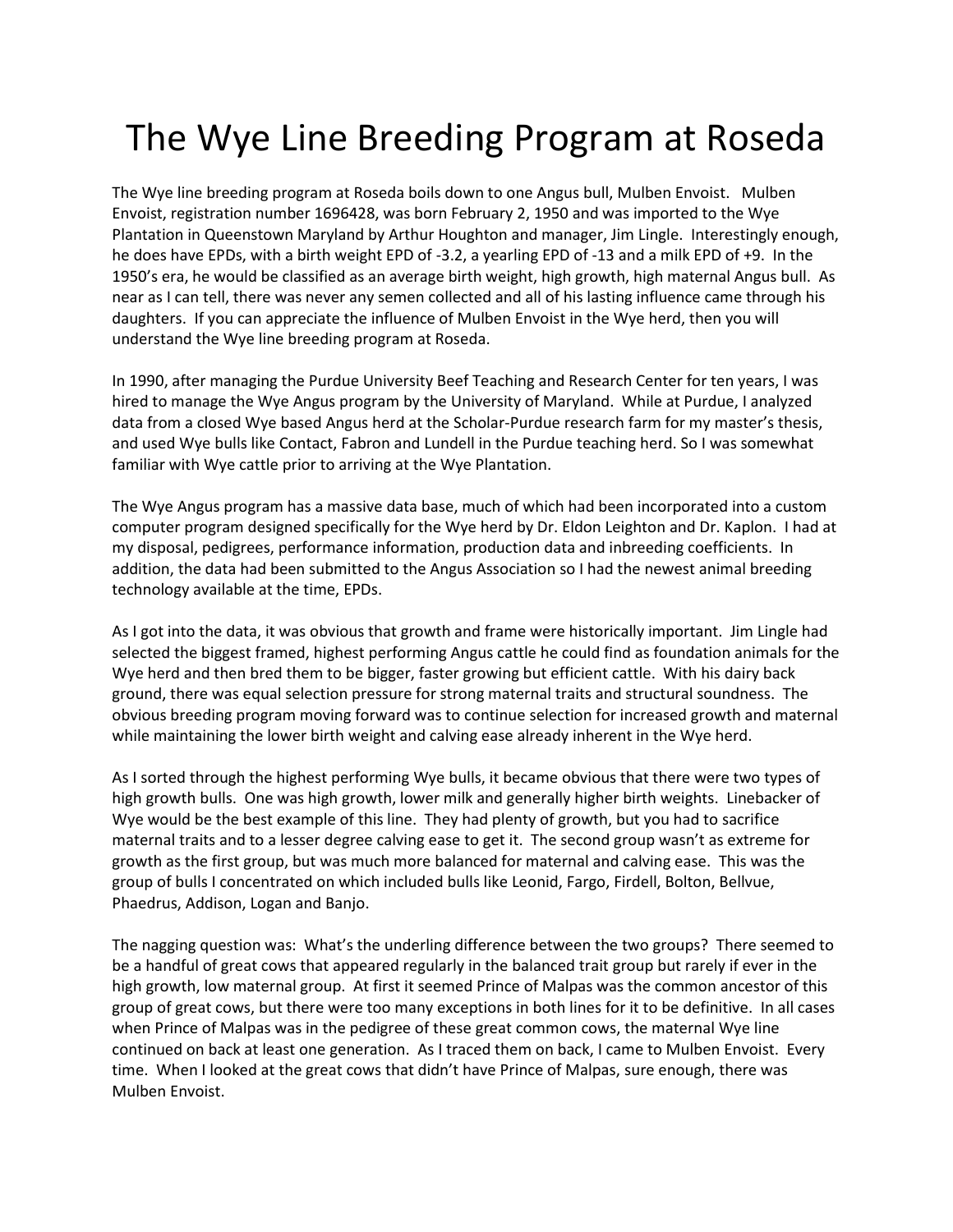Then I looked at the frequency that Mulben Envoist appeared in the pedigrees of the two groups of bulls and it became crystal clear. Mulben Envoist appeared at least once in the pedigree of every bull in the balanced group and generally more than once on both sides of the pedigree. And in general, the more times he appeared in the pedigree with at least once on both sides of the pedigree, the higher the yearling weight and milk EPDs tended to be. In contrast, Mulben Envoist was generally absent from the pedigrees of the high growth low maternal line and the few times that he was in the pedigree, it was only once.

When you analyze the pedigree of **[Lyke of Wye UMF 7886](http://www.roseda.com/RosedaFarm/herdsires/LykeofWyeUmf7886.html)**, one of the most balanced high performance bulls to come out of the Wye Angus herd, you will find that he traces back to Mulben Envoist 32 times. In the third generation of his pedigree, 7 of his 8 ancestors trace back to Mulben Envoist at least once. With an EPD profile of: CE +13, BW -0.8, WN +35, YR +54, milk +17 and Marb +0.33, he has one of the best EPD profiles of any straight Wye bred bull.

**[Bonaparte of Wye UMF 7865](http://www.roseda.com/RosedaFarm/herdsires/BonaparteofWyeUmf7865.html)** is the result of crossing the two lines. Linebacker on a Leonid X Fargo cow. With an EPD profile of: BW +0.6, YR +41, and Milk +9, he maintains the growth of his sire while reducing the birth weight and improving milk. As an added bonus his marbling EPD is +0.51, probably the highest of any straight Wye bred bull.

In 1996, I joined Ed Burchell at Roseda Farm. We had agreed to keep a straight Wye bred line in the Roseda program. In 1998, we were fortunate to purchase both Lyke and Bonaparte in the Wye Sale. We collected semen on both bulls and began a breeding program combining the genetics of these two bulls. Michael Klein, **[Windy Bar Ranch](http://www.windybarranch.com)** purchased half interest in Lyke and took him to Texas for natural service. In addition, Lyke was sampled in several other herds as a young sire. Bonaparte went into a commercial herd and was tested against non-Wye A.I. sires including the collection of carcass data. Long time Wye breeder, David Freeman later partnered on the bull and used him through natural service. The bottom line is that these are the most progeny proven straight Wye bulls in recent times, particularly when you consider the actual carcass data collect on both bulls.

**[Byke of Roseda X051](http://www.roseda.com/RosedaFarm/herdsires/BykeOfRosedaX051.html)** is sired by Lyke out of a Bonaparte daughter whose dam is a highly concentrated Mulben Envoist cow, Blackbird of Wye 7939, that we flushed in partnership with Jim Rhyne. He actually goes back to one of my favorite Wye cows, Bayette of Wye. He has an EPD profile of BW +0.7, YR +56 and Milk +16. In addition, he has a marbling EPD of .52 in the same range of Bonaparte. He is the best Lyke/Bonaparte combination that we have produced to date.

We needed a third Wye bull to use in the Lyke/Bonaparte rotation and after trying several, settled on Faxton of Wye UMF 8819 through semen purchased from Wye Angus. Faxton comes out of the balanced Mulben Envoist line, though not as concentrated as Lyke but obviously more concentrated than Bonaparte. All four ancestors in the second generation of his pedigree trace at least once to Mulben Envoist setting up the genetic potential to concentrate those favorable genes. With an EPD profile of BW +1.1, YR +52 and Milk +10, he matches pretty well in terms of performance and has enough variation in his pedigree to minimize inbreeding.

**[Big League of Roseda Y022](http://www.roseda.com/RosedaFarm/herdsires/BigLeagueRosedaY022.html)** is the first bull to graduate from the three bull combination and into our breeding program. Note that we use the "of Roseda" to designate our straight Wye bred cattle. Big League is a Faxton/Lyke/Bonaparte combination. His dam is a full sister to Byke. With an EPD profile of BW -0.8, YR +60 and Milk +11, he seems to have combined the best of the three. I do hope that he